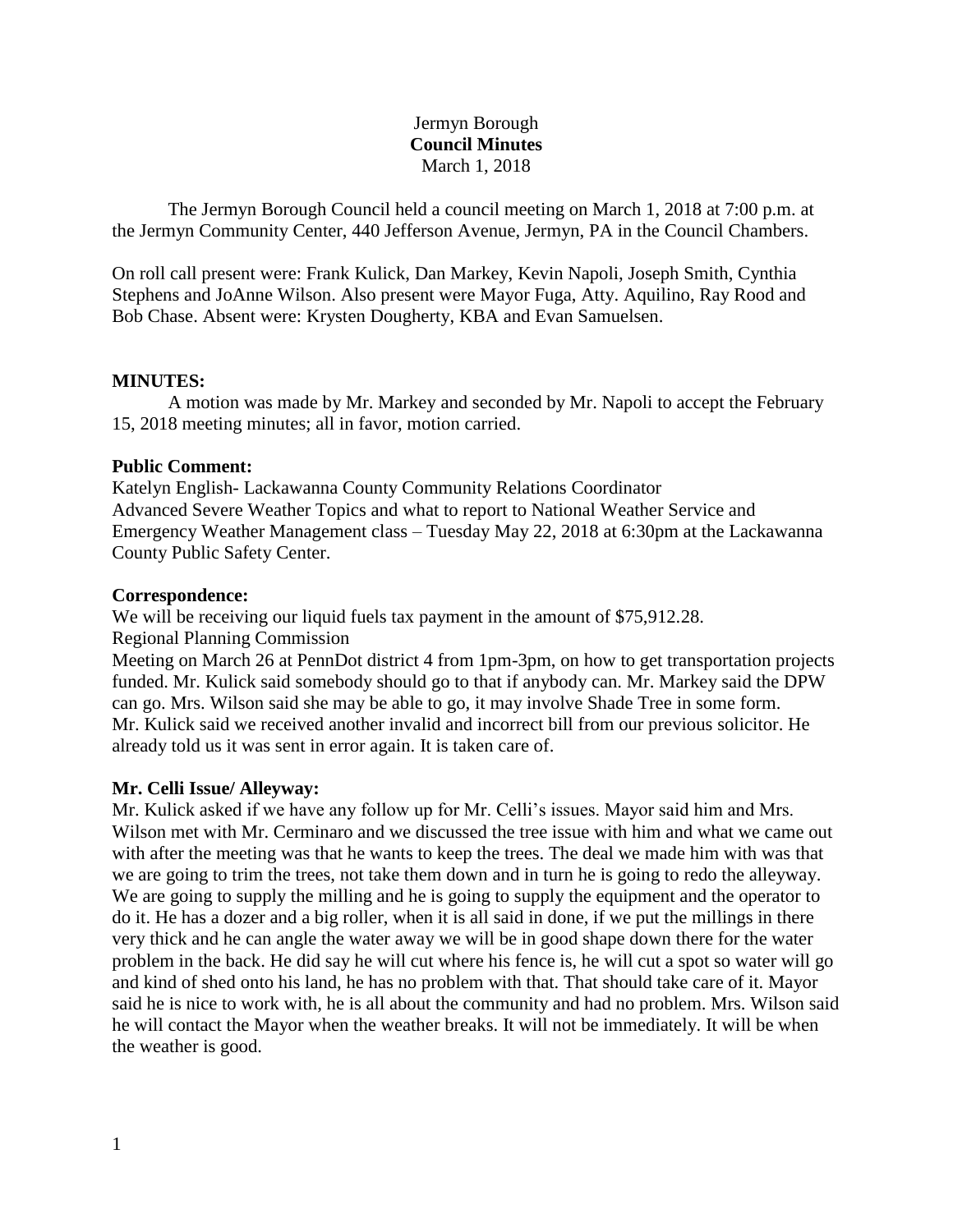Mr. Markey said he had a couple of other issues and he voiced them at the last meeting. One of his issues was that he was saying that he was told we wouldn't pick up his trash but then we were charging him a garbage fee. After looking into that, years ago the former council was having all businesses get dumpsters and then he never got a dumpster. One of his issues is that he said is overdue on his trash fee but yet we won't pick up his garbage. Mr. Markey said he needs to realize is number one if you don't have a dweller in your apartment building and you pay your fee and then you get that notarized affidavit at the end of the year, you will get your money back. Maybe we need to communicate that to him, he is not here tonight. We will have to let him know that.

Mr. Markey said also, Mr. Kulick said he is on the list for garbage. Mr. Chase said he sent him a letter at the end of February in regard to the signs that he put up which he has not received a zoning application from him. He sent him a letter stating that he has 7 days to apply for a permit or apply for a zoning hearing if he wants to fight it but he has not received a letter or phone call. His next step is going to the magistrate. Mr. Kulick asked if he had any feedback on the other ones. Mr. Chase said he had 4 issues, the hair salon, he spoke with them and there was a misunderstanding they didn't think they need one if it wasn't done in the front of the building, they were more than happy, they came to his house and gave him the application. They took care of it within the hour, it is taken care of. Mr. Bomba received a letter, he called Mr. Chase almost immediately. He has not called him back yet. He will talk to him, he sounds quite reasonable to speak with and doesn't anticipate any issues with that. The shed on the corner of Franklin/Madison, he has not received any correspondence with regard to that. Each of those, except for the hair salon including Floyd was sent a letter through regular mail and certified mail.

Mr. Markey said another problem was the water on his sidewalk. We discussed a couple different options there that might be of help but I think we have to continue discussing that because it is everyone's sidewalk. He still has a question about responsibility there because the borough put in the sidewalks and he understands that they are now in front of now what is his property. It wasn't his property when we did put in the sidewalks and now the sidewalks are taking on water. Mr. Markey said he doesn't think that anything has changed. Mr. Markey asked Mr. Rood how long the sidewalks have been that bad. Mr. Rood said it was a situation there that we did bring Mr. Kutch up when we were doing inspections. The day it was like a swamp was when PenDot goes and plows the snow to the right, they have no place to go with it. His driveway wasn't plowed and the collection of water in that area. They shovel the sidewalks and goes in the greenway and when it rains or melts it has no place to go because there is a pile of water going into the driveway and a pile of snow on the other side of the driveway, it has no place else to collect. It can't get to the drains into the greenway because the shoveled snow is in the greenway. Mr. Markey asked if it happens in the summer time. Mr. Rood said just with snow, he drove by tonight and it's not happening. Mayor said it is just the winter time. Mr. Rood said unless we get a really heavy rain in the summer, under normal circumstances it doesn't happen. Mr. Smith said he talked about water turning into ice into his garage. Mr. Chase said that always did that. Mrs. Wilson said he has also put a new sidewalk in by his front door, didn't he rip that up. Mr. Markey said he did the whole driveway. Mrs. Wilson said its sort of slanted, the sidewalk. She thought he dug up in front of the door, not the sidewalk and it looks like it's a little slanted and that's fine.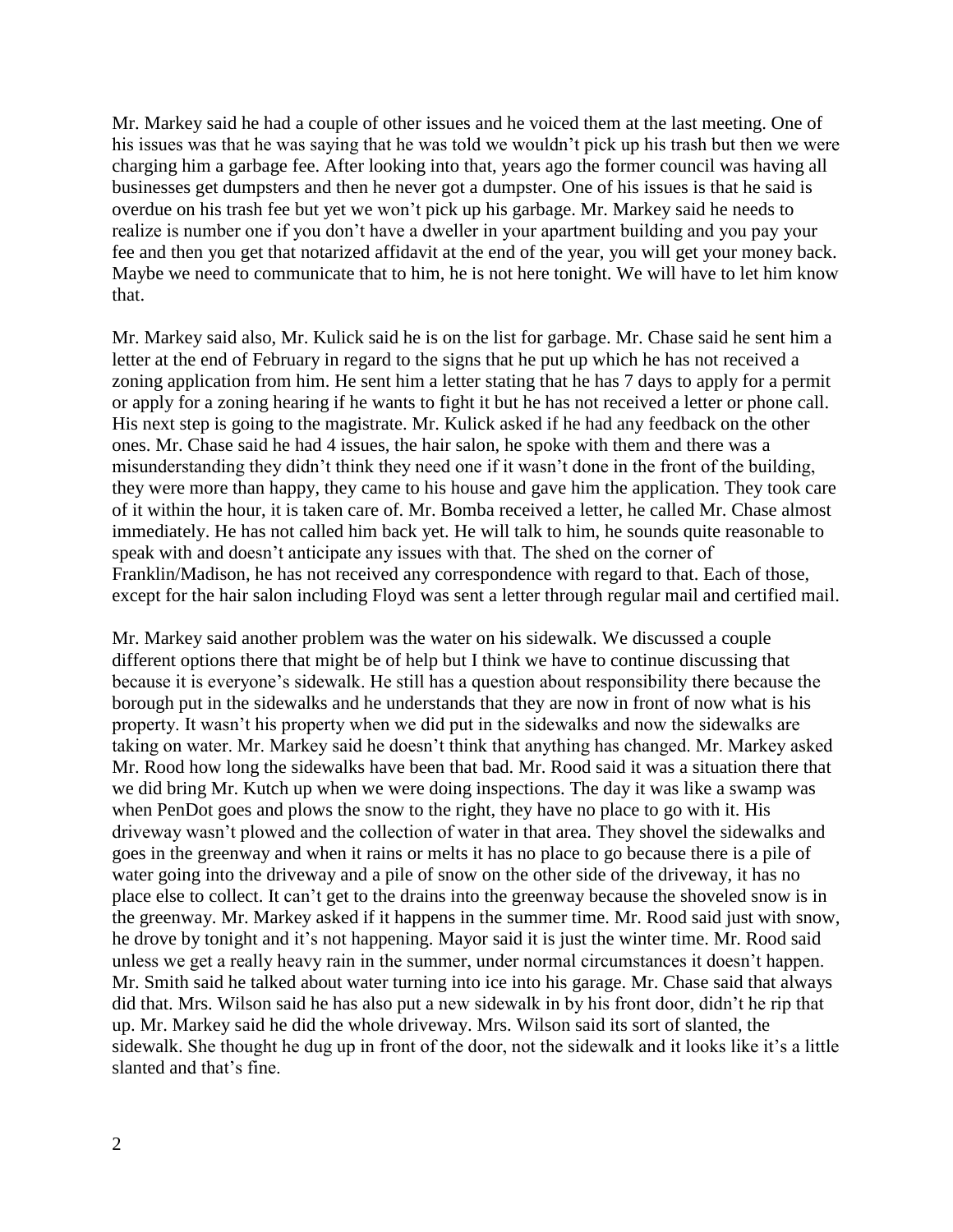Mr. Rood said it should be slanted going into the greenway, there wasn't any water laying in that area it was laying in the driveway area; the problem area. Mrs. Wilson said this spring we will be trying to get the pavers to put in front of Wayne's, his place, Dominick's, Post office and maybe the bank. Mr. Rood asked what the pavers are for. Mrs. Wilson said the greenway so that in the greenway where there is heavy traffic, it is going to be grass but there are the plastic heavy duty geo grids. We will have to dig down a little, not far but there is gravel, sand, top soil and these will fit into all of that. We plant the grass and then we cut the grass but you can run over with the truck. Mr. Rood said to make sure whatever drains are in the greenway the water will still go down the drains. Mrs. Wilson said it should.

Mr. Napoli said he went back into some of the minutes from previous meetings and March 12, 2015 Mr. Celli came and it was stated in the minutes that it was decided that J. McDermott, J. Smith and Bob Parks and Atty. Nichols would meet April 1 with a state rep. and Pen Dot to discuss Mr. Cell's issues. Mr. Napoli asked if that ever came through. Mr. Rood said Pen Dot told them that it was not their problem. Mr. Smith said it wasn't the Borough's problem. Mr. Napoli said so it was basically the homeowner's problem. Mr. Smith said that was Larry's market correct? Mr. Rood said yes. Mr. Smith asked if Larry ever had problems? Mr. Rood said not that he ever remembers. Mr. Smith said he was trying to go back in time and he knows Rock Bottom went back there and tried to do something with the land to alleviate some of the water problems. That was not to his satisfaction. Mayor said they have been through there after a heavy rain in that alleyway and he doesn't know what he is talking about. Once in a while it will puddle up but not to the point that he was getting flooded out. Mrs. Wilson said if Walter Avery was getting flooded out then he would be but Walter said it never got inside his garage and Walter is lower. Mr. Markey asked if anybody has ever seen the inside of his garage. Mrs. Wilson said she has gone twice but no one was there. Mr. Chase was in there before he bought it and he remembers the alley was higher than the floor of the garage when he was there, that was going back quite a few years. Mr. Markey said if you have problems 2-3 years ago and you came to a council 2-3 years ago with those problems and you are coming back and regurgitating the problems you have, 5 out the 7 council members are new, new secretary and 2 new solicitors since, he doesn't understand exactly, especially if you do not have the problem anymore why are you showing up. Talk about the problems that you still have, don't talk about the stuff especially if its fixed. He is sitting here saying how many of you guys can say you've slipped on ice inside your own home before, are you still having the problem? It doesn't sound like he is still having that problem. The other thing, plow your driveway that is where it seems to me that is where the water runoff is coming from. Mr. Rood said the best scenario would have been if he put a drain across there.

Mr. Napoli said if its driveway that's the issue then that's not our problem. Mr. Rood said you are correct but he doesn't think it's always the driveway. It's a part of PennDOT and the way they plow. Mr. Kulick said why would he spend the money to go concrete the driveway. Mr. Napoli said he is here 26 months and he has not come to us once with any issues he has had, if it was this big of a deal, why are we learning about it over 2 years after we have all been here. Mayor said that is a low spot in there, he's sure that's why it holds water. Mr. Kulick said if he has any other issues he can come back to a meeting.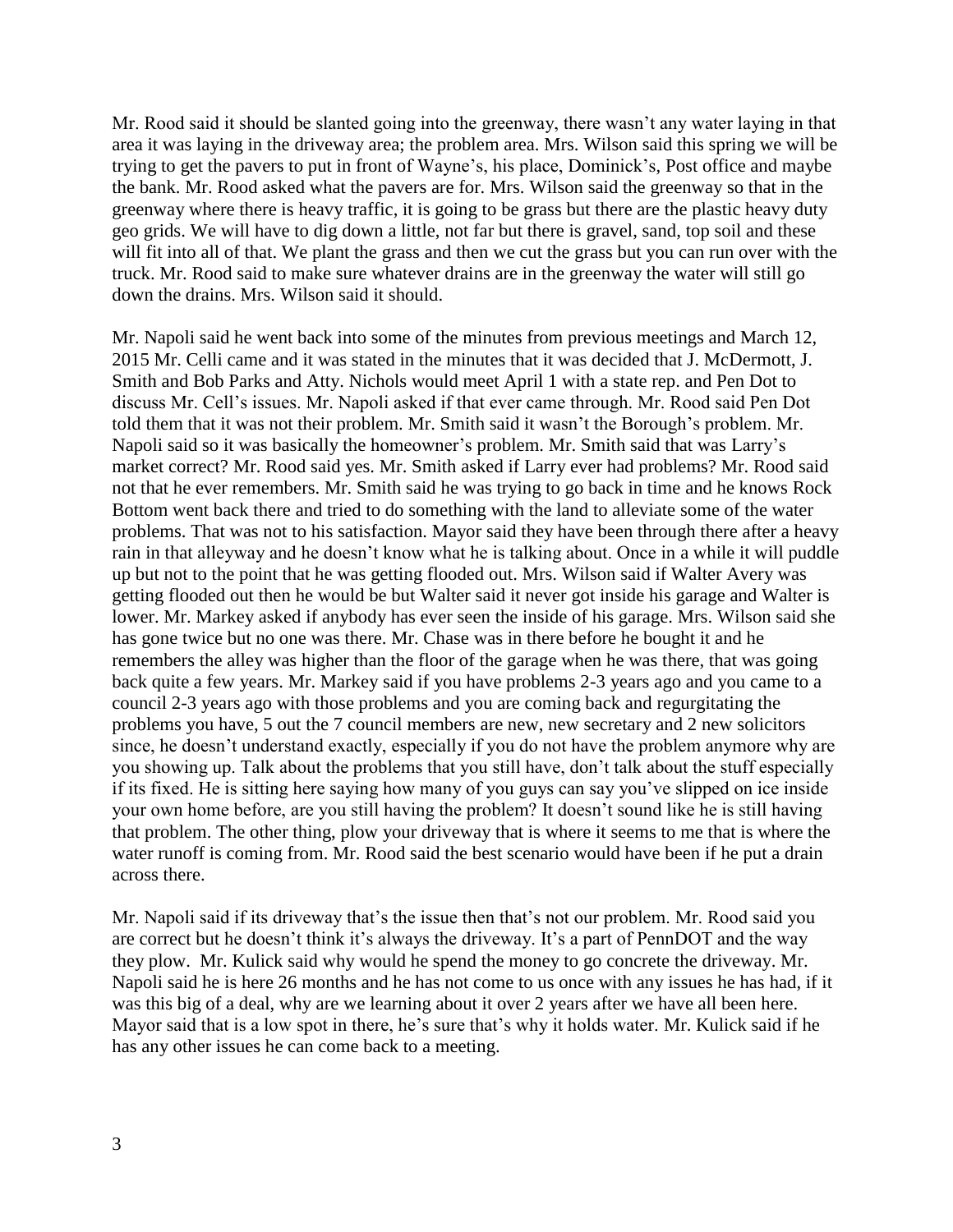**Yard Sale Ordinance:** A motion was made by Mr. Markey and seconded by Mr. Smith to pass ordinance #10-2018. All in favor; motion carried

# **Callahan Park Ordinance:**

A motion was made by Mrs. Wilson and seconded by Mr. Markey to pass the Callahan park ordinance. All in favor; motion carried. Mr. Markey said we raised the fines and clearly defined the definition of tobacco products and we outlawed the use of all tobacco products including vaping.

A motion was made by Mrs. Wilson and seconded by Mr. Napoli to repeal any and all existing Callahan Park ordinances other than the one we passed tonight. All in favor; motion carried.

## **Junior Council:**

Mr. Kulick said it is time we officially notify Evan Samuelsen that he is no longer a junior councilman. Mr. Kulick said they have a newsletter in the school, he thinks we should ask whoever is in charge of that to put something in the newsletter that any junior interested in applying for a junior council to submit a letter to council. That way at least we know they have an interest instead of us looking for them. Mrs. Wilson said it is usually the guidance counselor and we contact Mr. Stachura. We have nothing to do with the selection. One of the jobs of the Junior council is to help with the seeking of a replacement.

## **720 Lincoln:**

Mr. Kulick said we got some correspondence from the County. The county said it was not the County's problem. They were going to further look into it with the sewer authority. Mr. Markey said he thinks all of his problems are groundwater. Mr. Napoli said Tony Grizzanti was here at the last meeting and we point blank asked him, there is nothing wrong with the pipe, there is nothing wrong with the drain, that is ground water that is coming up through the basement and that is not the responsibility of the Borough. Mayor said if you look at his house, he has his leaders going into the ground from his gutters. We do not know if they are going into his sewer or are they just going into the ground and could there be a pipe going to the backyard that could be plugged. He is thinking there is more an issue and its more his issue. Randy Parry asked when the Rosmelia's lived there was a problem in the basement then. Mayor said yes, probably the same problem back then too.

## **Sound System:**

Mr. Kulick asked if we had any quotes on the sound system. Mayor said now we have to really look at a whole sound system, we were just going to look at speakers but now that all changed. Mrs. Wilson said this was left on and she remembers two weeks ago she shut it off. Mayor said nothing still works on the system itself. Donna Stackel said it is long overdue.

## **Sewer:**

They have not come back yet to camera it, he got a little busy. Mayor said assuming with the snow it will be a couple more days. He will get back with us and camera the system that is there and just see what the issue is. It did get flushed out, it is all cleaned out and right now it is flowing. What is causing all the problems, we still do not know until he gets the camera in it. Mrs. Wilson asked if this is Old Mill Rd. Mayor said no Bacon and Garfield.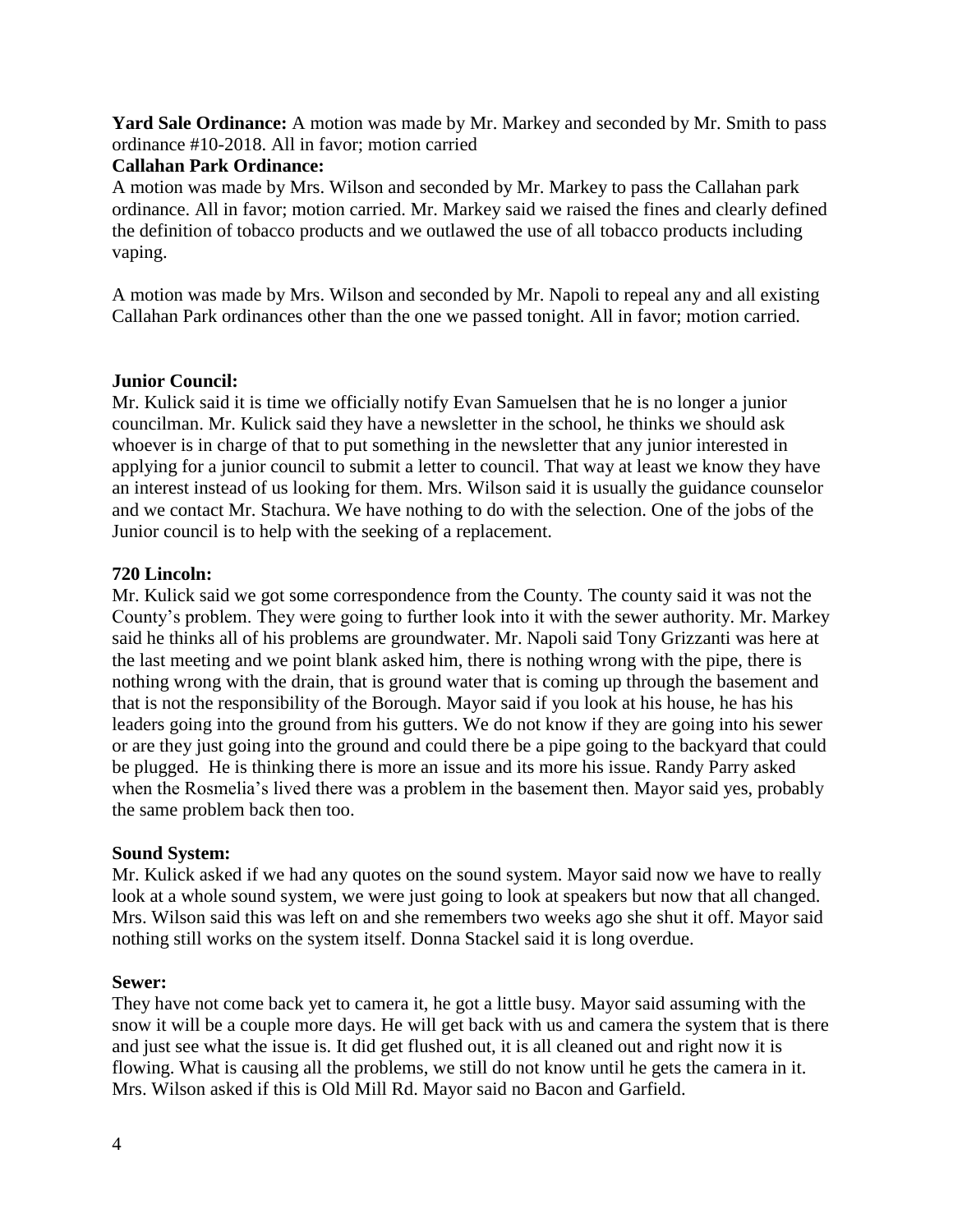## **DPW Building:**

Mayor said we sat down with Tony Grizzanti and told him what we were looking for. Four walls, a roof and a floor. Simple, nothing fancy. They are going to get the process going for the loan. He knows where we stand and a rough idea on what we are looking for now. Mr. Markey asked Ray Rood if he said when the Crystals built a new building, was he dealing with Chuck Garnett from the USDA. Mr. Rood said no, the one who they dealt with retired and Chuck took his place. Mr. Rood said you cannot refinance that loan. Mr. Markey said he doesn't think we would necessarily need a 40-year loan. Mr. Kulick asked if you can prepay it. Mr. Rood said yes but you can't renegotiate to a lower interest rate.

# **Rental Permit:**

Mr. Kulick said we gave everybody extra time and he believes we still have about 24 people that have not paid their rental permit fees. The solicitor/code enforcement officer will begin issuing citations to those people. Mr. Kulick said we actually gave people an extra 30 days.

## **New Business:**

## **Gym Floor Grant:**

Mr. Markey said Mrs. Dougherty couldn't make it tonight but she did ask me to bring this up and Randy Parry was kind enough to bring some paperwork to us as well. She said she needs a motion tonight for a resolution to apply for a grant for the gym floor before we can submit the application. Randy Parry said it is through Act 13 grant program. If we can have the motion passed tonight for the resolution then we will be able to have the application submitted after the next grants committee meeting, which is 1 week from tonight. It's the greenways and Trailways grant for gym floor renovation. If the motion is passed then Mrs. Dougherty would also like to propose that we send a letter to the various Jermyn committees and organizations that use the gym, asking if they would donate towards the match. Any amount helps. She would like to request that they reply by march 14 so the application can be submitted timely. Lakeland Youth Basketball has already committed to donate but will get back with an amount after they close out the season. The match will be about \$7,000-\$8,000 which is 15% of the grant. Randy has been going back with Jeff Cavanaugh at Senator Blake's office. Randy said a director met and was told that if we apply then we are pretty much in but it is a 15% match. Lakeland Youth basketball, we are probably looking at \$1,000-\$1,500 to donate, depending on final expenses. Anything that the other organizations can give, he doesn't care if its \$100, whatever they can give. Randy said he knows we won't have a problem covering the match. The act 13 program, the application period opened up earlier this month and runs through the end of May so funding would become available later this summer. Mr. Kulick asked if we can make a contribution to this cause. Mr. Smith said he will look at the budget and go through the line items. Mr. Markey said on Mrs. Dougherty's behalf he would like to make a motion to allow us to apply for the act 13 program to redo the gymnasium floor, seconded by Mr. Napoli. All in favor, motion carried.

A motion was made by Mr. Markey to allow the secretary to send a letter to any and all organizations that use the gym asking for donations for the 15% match, seconded by Mr. Napoli. All in favor; motion carried. **Shade Tree:**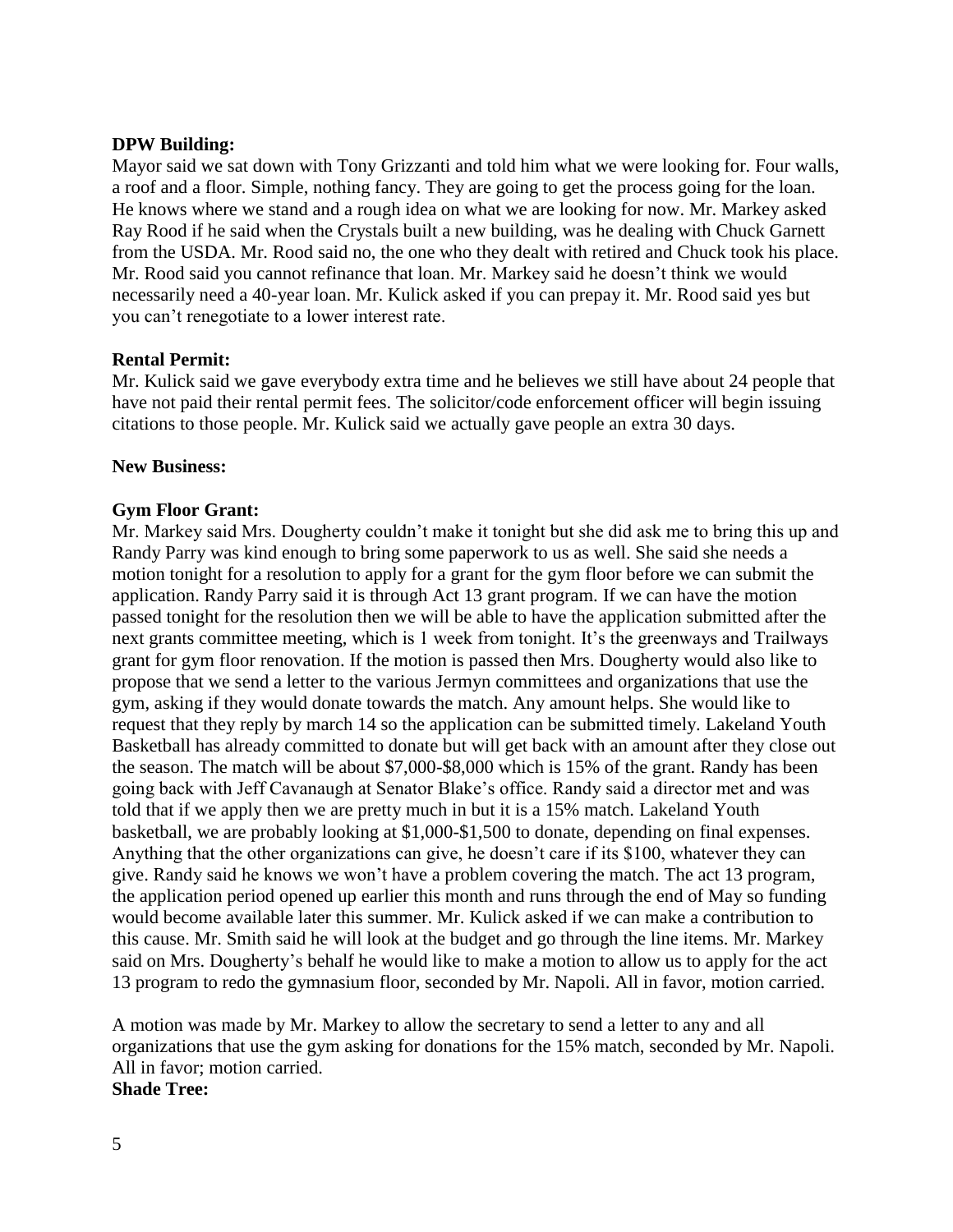Mrs. Wilson would like a motion to allow the DPW and Bob Speicher to go to a pruning for professionals, to be held at the University of Scranton from 9am-3:30pm March 22, 2018. It is during the week on a workday. The Shade tree will pay the registration fee of \$40 per person and their lunch. Mr. Markey said he doesn't think we need a motion, they are not out of work they will be punched in, they will be out of town but they will still be working. It will be Bob Speicher, Tony Fuga and Joe Esgro attending.

# **Time Clock:**

The computers in the officer were upgraded which caused the time clock software to stop working because it is outdated. We are currently without a timeclock. We could go with WePay which would be \$2/ per employee that punches in for the month. It will be a web based system, no timeclock. Mrs. Wilson said the reason the time clock was put in because there was discrepancies, people were signing in and signing out for other people. That is why it was put in so if people can share their passwords that was the problem, before it was a different system. Mrs. Wilson said she is just stating that is why the time clock was put in. Mr. Markey said you are ahead of the handbook committee, make it illegal on grounds for termination. Mr. Napoli that should be with the policy is, if you are to share your login information with any other person, you are terminated on the spot. Mrs. Wilson said that is why this time clock was put in. Mayor said that is correct. Mrs. Wilson said you would think the trustworthiness would be there but apparently it wasn't. Mr. Napoli said any place that has that kind of system it is a policy that is built in and it is automatic termination if somebody else is punching in for you. Mrs. Wilson said she will put it in the admin. Handbook. She is not accusing anyone but that's why it was put in.

Randy Parry asked if council would be subjective of someone coming in and getting the old clock working in the gym, we possibly have somebody. Mr. Markey said no one would be opposed to that. Randy said he just wants the challenge. Mr. Markey said we won't get a bill for it. Randy said no. Mr. Napoli said then absolutely.

Mr. Smith said back to the time clock, he asked the borough secretary when we do whatever is decided tonight, we have to call Mercer up because we pay them a year. They will take the clock back.

A motion was made by Mr. Markey and seconded by Mrs. Stephens to use WePay for time clock purposes and to contact Mercer to remove the old time clock and void the contract. All in favor; motion carried.

## **Woodlands Sewer Grant:**

Mr. Kulick asked where are we at with applying for additional money. The original grant we received \$140,000. We had applied for more than that so we are only getting \$140,000. Are we getting the rest of the money or we scaling back the project, they want to know what we are going to do. We are saying we are thinking about using that as matching funds for a new grant, which we do not know if we will get. We think we will. Mr. Markey said we meet next week for the grants committee. Mr. Markey said the borough secretary reached out the supplier of the LSA grant to verify that we can use that as matching funds and reached out to the administrator about the new grant that we are applying for and they said it was a 500,000 cap and if it was over 500,000 then we would have to find a new project. The actual project itself couldn't be over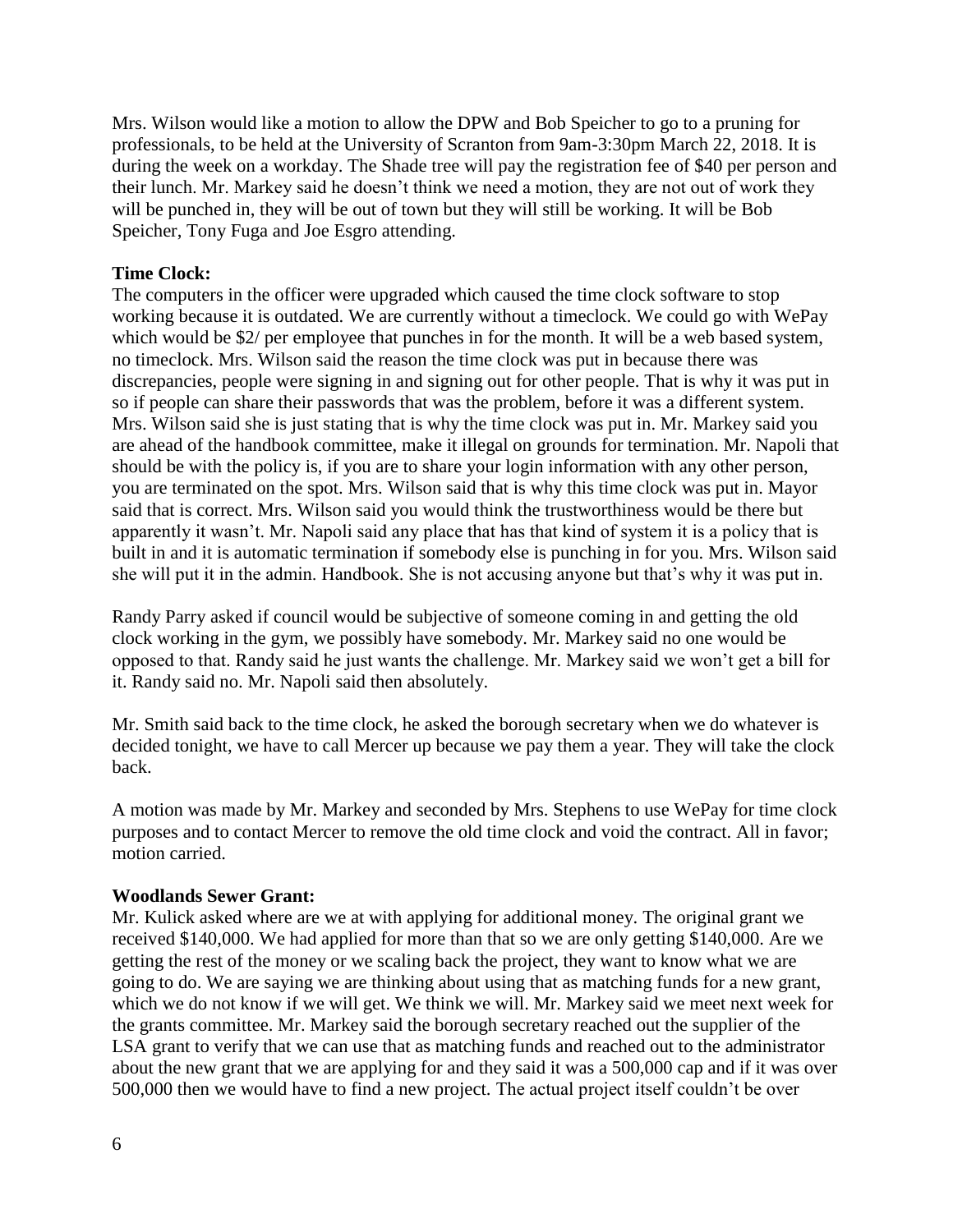\$500,000. Who is contacting us saying what we are going to do with the money? The LSA. We want to go out for additional money for phase two of the project, we talked before I don't know if we made a motion to camera the entire system down there and see what is broken and see where we can start fixing. Mrs. Wilson said she doesn't think we made a motion on that. Mr. Kulick said yes. Mrs. Wilson said we may have said we are going to do it but whether there was a motion I don't know. Mr. Markey said we were going to use the grant money towards that, to camera it. Mr. Kulick doesn't see a time frame in this one on when we have to use it by. Mr. Smith said he think it is important we get back to the 140,000 grant and tell them that we are going to use that money. Mr. Markey said he does have an email from the borough secretary from back in Feb. and it said and attached KBA's overall estimate and phase 1 and it said which one are we putting for and we are using the 15% from the \$140,000. Mr. Markey said he does not know if anyone got back as to which one we want to do. Mr. Markey said the email that the DCED sent to her says there is a question in regards to the grant, the maximum we put in for is 500,000 with a 15% match is the match included in the grant amount or would it be \$5000,000 plus 75,000. They said the total project costs cannot exceed is 500,000, the most you can request is \$425,000 with a match of \$75,000 if you get any change orders that increase the total project costs over \$500,000 or any costs that increase the total project cost over \$500,000 then the project becomes ineligible and you have to pay back any funds that have been disbursed.

Mr. Markey said he thinks that the email right there answers the question which one we are putting in for because if it can't exceed \$500,000 and we can't put in a request for any estimate of \$649,854.00. We have to do the one for \$256,344.90. Then we get back to the LSA and say ok we are applying for another grant with the DCED using this as matching funds to complete our original request we put into you for the \$256,xxx. Mr. Smith asked if the DCED grant is for \$500,000? Mr. Markey said the project cannot exceed \$500,000 so we have to be careful, if we are budgeted for \$450,000 and then we found this problem or that problem then we exceeded \$500,000 and we lost all of our money. Mr. Smith said exactly. Mr. Markey said he thinks we are safer if we stay with this phase 1 price of \$256,xxx. Mr. Smith said and complete the phase 1 in entire. Mr. Markey said and then we use a portion of the \$140,000 to use as a match for the DCED and then we report back to the LSA, we are not scaling back our project we are looking for additional funding through the DCED. Mr. Smith said exactly and we will have more of the \$140,000 grant there.

Mr. Smith said he thinks the way we predicted the different phases, he thinks that is a good way to go if we are not going to request the \$500,000.

Mr. Kulick said they are asking where are we getting the rest of the money or are we going to scale it back to \$140,000. We scale it back to \$140,000 and apply for the \$500,000 and if we get it lets borrow \$75,000. Mr. Smith said we can have KBA to include to camera the system. Mr. Markey said if we scale back, how are we going to scale back? Mr. Kulick said we will do the repairs on the sewage and will not do any paving, we will camera it and repair. When we apply for the \$500,000 and if we get it we borrow \$75,000 and fix the whole thing. The chances of us getting another grant next year and the year after that is slim.

A motion was made by Mr. Kulick to authorize KBA to scale back phase 1 to \$140,000 and apply for DCED grant of \$500,000. Seconded by Mr. Smith, all in favor; motion carried.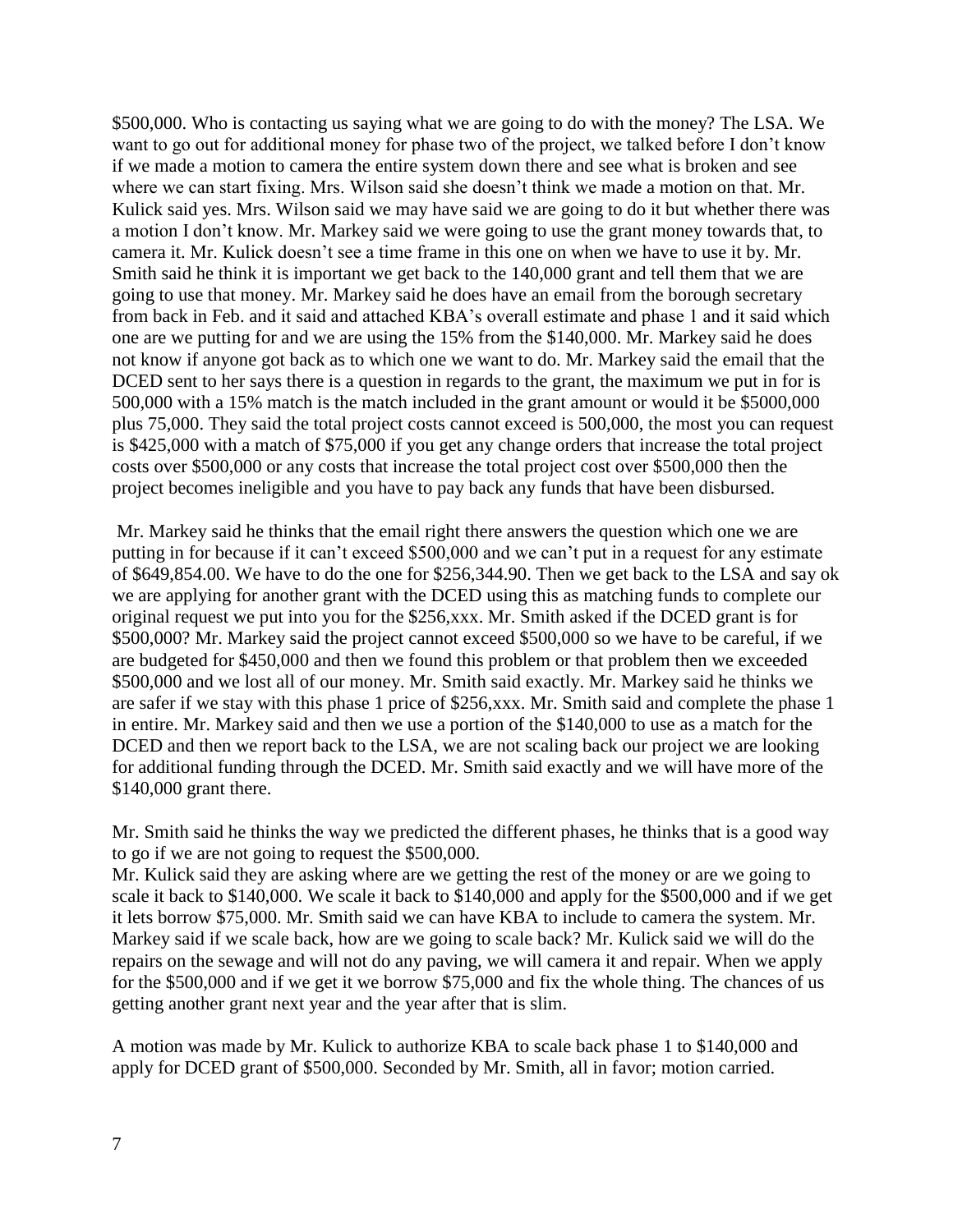#### *Business Permits:*

Mr. Kulick said if Bob chase was to open up a business in town doing anything, let's say he was going to open up a gun shop, what kind of permit does he need from the Borough? Mr. Chase said it is a use permit, a zoning permit is not something just for structures and signs, you also need a use permit. It has to be a permitted use. Technically they don't need a permit to have it but it just has to be an approved use. Mr. Kulick said a business in this town, you can grandfather businesses that are here, a new business in this town that wants to open up a business should have to have a business permit. Almost every town you have to have a permit. Mr. Chase said our book is not updated very well, that's all that is in there that its retail sales. Randy Parry asked if a property in Jermyn becomes vacant for 1 year calendar year is there anything on the books that says that the property needs to come up to code with plumbing, electric, etc. He is under the impression that Dunmore did and it was working. Ray Rood said they have to make the code more restricted. They Borough can do it on their own and make it more restricted he doesn't think it is under the Property Maintenance Code. Mr. Kulick said we have issued with a lot of properties in town, not necessarily vacant ones. Randy Parry said it prevents properties becoming worse than they already are. There are a few in Jermyn. Mr. Kulick said it is something to look into. He would like to have the solicitor look into it and as well as the business permits.

*DPW Cutting Trees:* Mr. Markey said we talked last meeting about inserting about reasonable and customary fees if the DPW was going to be forced to cut back limbs and trees. He did a little research and a lot of the tree trimming services told him they charge by the job. They come out and they give you an estimate. Obviously that wouldn't be feasible for us to put into an ordinance. He thinks the idea here is giving the resident or the property owner a choice, you either get this done on your own or we will come and do it. We don't want to give them the plan B option, or otherwise these guys are going to spend 40 hours a week cutting down trees. It's probably a good idea if we write into that ordinance the amount of \$100 per hour. Mr. Chase that is cheap. Mrs. Wilson asked for the two of them? Mr. Chase said he would pay that. Mr. Markey said \$100/hr? Mr. Chase that is cheap, two guys, machines, equip, truck, climbing gear, chainsaws. Mr. Rood said they will only be trimming them back. Mr. Markey said we aren't taking them down, it is for line of sight issues. Mr. Markey asked if it has to be in an ordinance. Mrs. Wilson said she will get the ordinance. Mr. Markey asked if the ordinance has to be updated with anything else. Mrs. Wilson said she look at it at their next meeting. Mr. Markey said he wouldn't even say it as a service you can use the Borough, he would say if these aren't cut within 30 days the Borough is going to come and do it with a bill for \$100/hr. We are looking to have people take care of their stuff on their own and if they don't we want to make sure the Borough is compensated for the services that we are providing.

#### *Display Case in Hallway:*

Mr. Markey asked who owns the case? Mr. Rood said it was made by Bruce's brother in law. Mr. Markey made a motion to allow the secretary to write a letter to the Historical Society telling the Historical Society to come and get the case within the next 30 days or else we will get rid of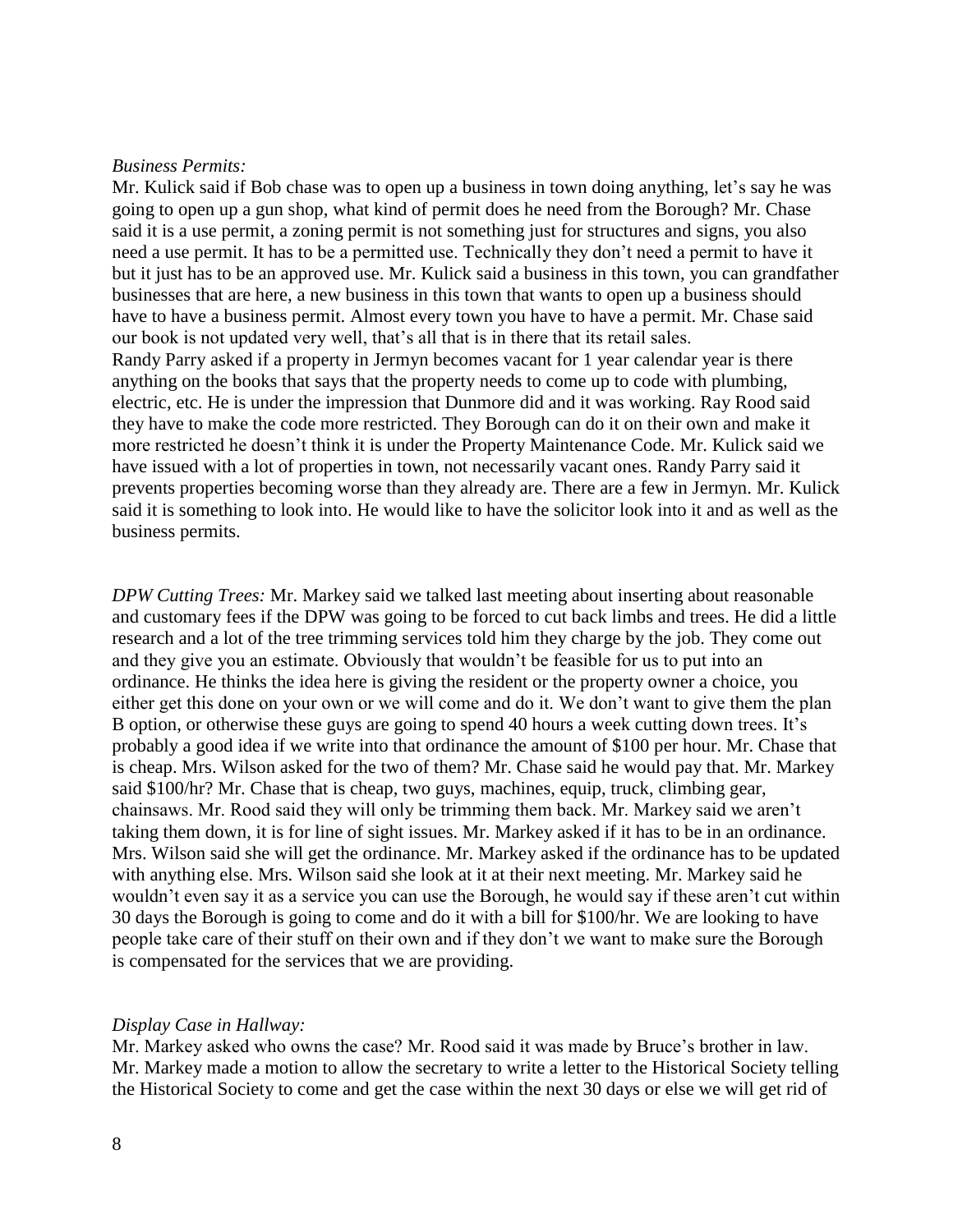it, seconded by Mr. Napoli. 4 yeas – 2 no. Mrs. Stephens said we need to talk about this. Mr. Smith asked what the problem is with it. Mr. Markey said it's an eye sore number one and number two it is taking up a lot of space, we can put a lot more nicer cases in there to display our things. If the Historical Society wants it, let them take it but we have better use for the hallway. Mrs. Stephens thought it was because they display their case but if the case is that bad. Mr. Napoli said he is afraid someone is going to break that. Randy Parry said the kids running through here for basketball. Mr. Markey said it is a safety issue, we can put display cases mounted on the wall. Randy Parry said he does see people looking at the cases inside. Mr. Napoli said we aren't saying to get rid of that stuff but it needs to go because something more safe needs to be there. Mrs. Stephens said so it's a safety issue. Mr. Markey said its 20ft long and you put stuff in that case and people have to look down, you can't even really see it that well, I think if you put something nice, a couple nice shelves on the wall. We will throw a fresh coat of paint on the walls and make everything look nice. We will make this place look presentable. Put some nice shelves up here that are eye level. Mrs. Wilson said shelving unless they are enclosed. Mr. Markey said they will be enclosed. Mr. Napoli said so no one takes the stuff. Mayor said we won't have to worry about any kids breaking them, they can be eye level. They are off the floor so no kids will run into them. Mr. Markey said once this is gone we will have plenty of room to do it. Mr. Smith said he agrees 100% because it's a safety issue a lot of the times the kids running in that hallway really worries me because of the glass involved. Mr. Smith said he will be against putting any type of thing up there because even if you put something higher someone hits their head on it so we have to be very careful of anything that is going to go out into that hallway. Mr. Markey said it will not come out nearly as far as the glass case. We will present to council with replacement ideas.

Motion by Mr. Markey and seconded by Mr. Napoli to allow the secretary submit a letter to the Historical Society asking them to remove the case within 30 days for safety reasons, all in favor, 5 yeas, 1 no. Motion passes.

Mrs. Wilson said we have no control over kids running unless there is a supervisor and there should be one with children. It is not a safety hazard because they have bought those things for the corners, one side is not a safety hazard because you have the soda machine. The other side is. People come into the community center and we have our voting registration, absentees, things for the Borough residents can pick them up there. Mr. Markey said we can mount something like that onto the wall.

#### *Loans for New Dpw Truck and Parking Lot:*

Mr. Markey asked if we need a motion to seek loans. Solicitor said yes. Mr. Markey said we do not need an ordinance? Solicitor said no, just a motion.

Mr. Markey said we have to pay upfront before we get paid back. Mr. Markey said for those that didn't hear him the last time he said it, it makes sense for us to go out for a loan for the DPW truck because we already know we are getting it, it is already ordered. We just have to pay for it upfront and get reimbursed with the grant money, same thing with the parking lot. If we take those two projects and wrap them up into one loan and then whatever we are going to do with the